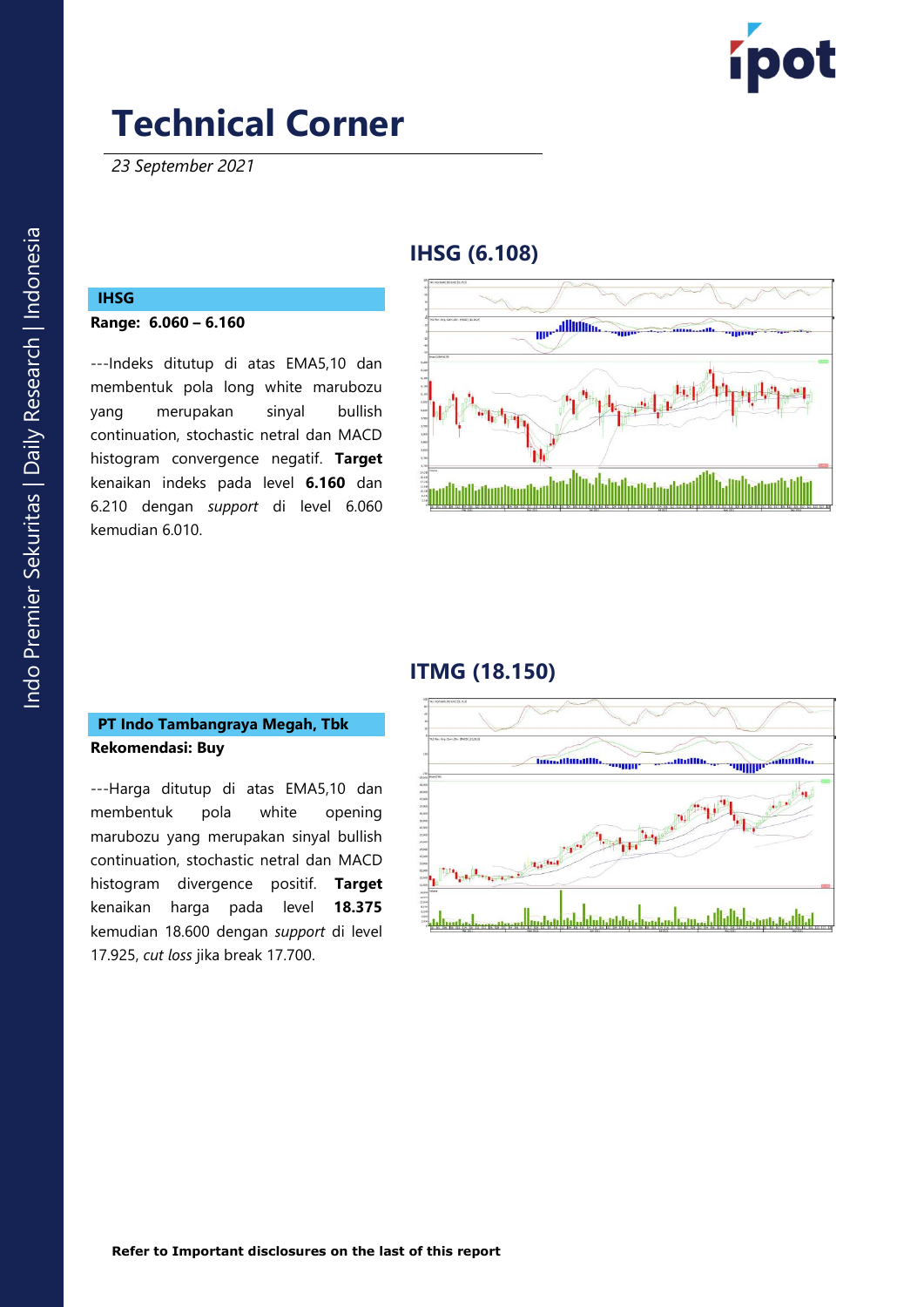

*23 September 2021*

#### **PT Summarecon Agung, Tbk Rekomendasi: Buy**

---Harga ditutup di atas EMA5,10 dan memb entuk pola long white marubozu yang merupakan sinyal bullish continuation, stochastic netral dan MACD histogram convergence negatif. **Target**  kenaikan harga pada level **865** kemudian 880 dengan *support* di level 835, *cut loss* jika break 820 .

### **SMRA (850 )**



### **ISAT ( 6.725 )**

#### **P T Indosat, Tbk Rekomendasi: Buy on Weakness**

---Harga ditutup membentuk pola black opening marubozu yang merupakan sinyal bearish continuation namun masih di atas MA20, stochastic netral dan MACD histogram convergence positif. **Target**  harga beli pada level **6.650** dengan *resist* di level 6.900 kemudian 7.125 .

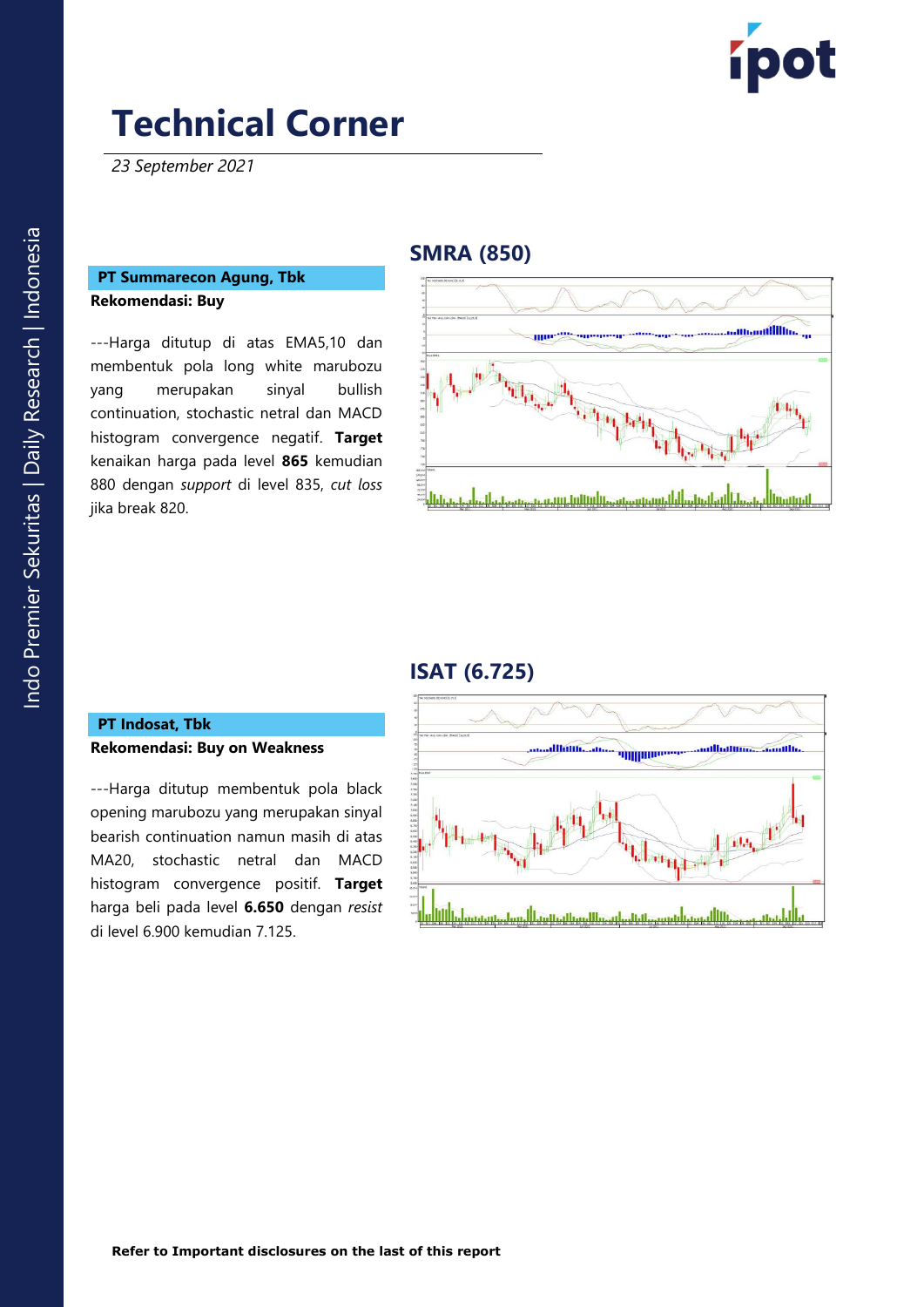

*23 September 2021*

# **WIKA (1.095 )**

#### **PT Wijaya Karya, Tbk Rekomendasi: Buy on Weakness**

---Harga ditutup membentuk pola doji yang merupakan sinyal indecision namun masih di atas EMA5,10, stochastic golden cross dan MACD histogram convergence positif. **Target** harga beli pada level **1.065** dengan *resist* di level 1.120 kemudian 1.145.



## **XBNI (935)**

#### **BNI -AM Nusantara MSCI Indo ETF Rekomendasi: Buy**

---Harga ditutup di atas EMA5 dan membentuk pola long white marubozu yang merupakan sinyal bullish continuation, stochastic golden cross dan MACD histogram convergence negatif. **Target** kenaikan harga pada level **947** kemudian 959 dengan *support* di level 923, *cut loss* jika break 911 .

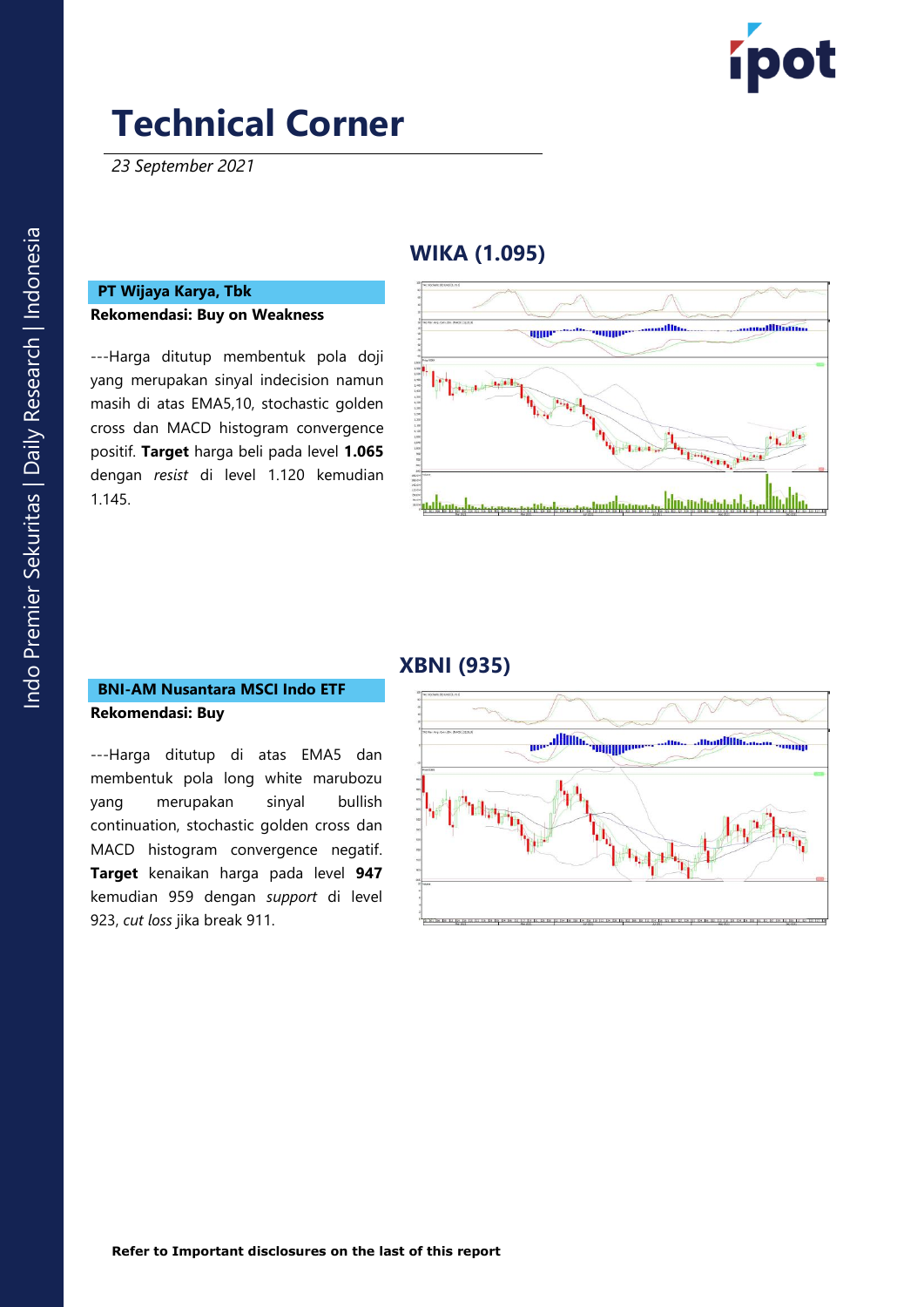

*23 September 2021*

### **Premier ETF IDX High Dividend 20 Rekomendasi: Buy**

---Harga ditutup di atas EMA5,10 dan membentuk long white marubozu yang merupakan sinyal bullish continuation, stochastic golden cross dan MACD histogram convergence negatif. **Target**  kenaikan harga pada level **446** kemudian 452 dengan *support* di level 434, *cut loss* jika break 428 .

## **XIHD (440 )**



## **X PDV (417)**

#### **Pinnacle Core High Dividend ETF Rekomendasi: Buy**

---Harga ditutup di atas EMA5,10 dan membentuk pola long white marubozu yang merupakan sinyal bullish continuation, stochastic golden cross dan MACD histogram convergence negatif. **Target** kenaikan harga pada level **423** kemudian 429 dengan *support* di level 411, *cut loss* jika break 405 .